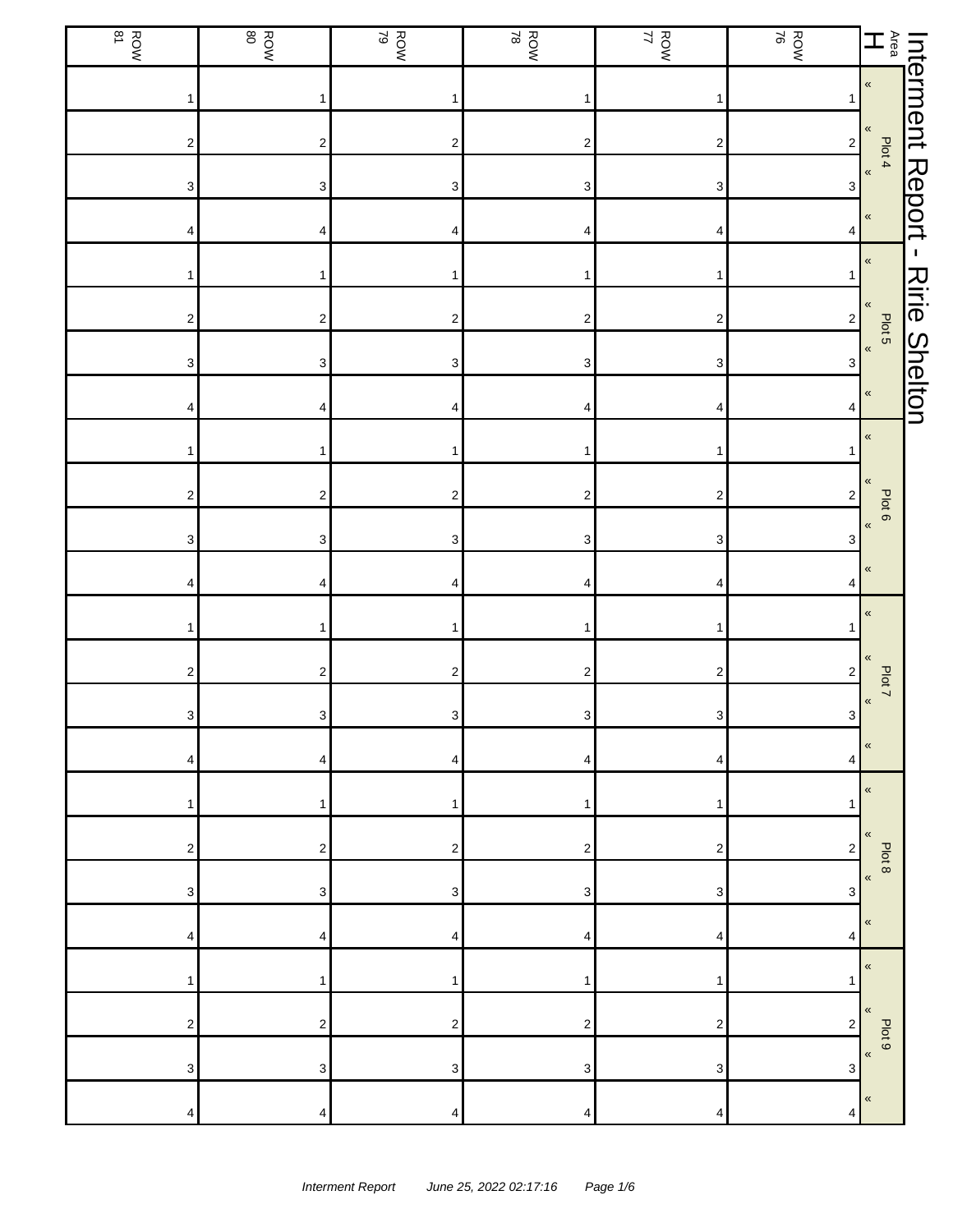| <b>ROW</b>                | ROW                       | ROW<br>ROW              | ROW<br>ROW                | ROW<br>17                 | ROW<br>ROW                |                                                                          |                      |
|---------------------------|---------------------------|-------------------------|---------------------------|---------------------------|---------------------------|--------------------------------------------------------------------------|----------------------|
|                           | 1                         | $\mathbf{1}$            |                           | $\mathbf{1}$              | 1                         | Interment Report -<br>Area Porto<br>H <b>Carline Comment Contemporal</b> |                      |
| 2                         | $\overline{\mathbf{c}}$   | $\mathbf 2$             | $\overline{\mathbf{c}}$   | $\boldsymbol{2}$          | $\sqrt{2}$                |                                                                          |                      |
| 3                         | 3                         | 3                       | 3                         | $\ensuremath{\mathsf{3}}$ | 3                         |                                                                          |                      |
| 4                         | 4                         | 4                       | 4                         | 4                         | 4                         |                                                                          |                      |
|                           | 1                         | 1                       |                           | 1                         | $\mathbf{1}$              | $\pmb{\kappa}$                                                           | $\mathbf{I}$         |
| $\overline{\mathbf{c}}$   | $\overline{\mathbf{c}}$   | $\boldsymbol{2}$        | $\overline{\mathbf{c}}$   | $\overline{\mathbf{c}}$   | $\overline{\mathbf{c}}$   | $\pmb{\langle}$<br>Plot 11                                               | <b>Ririe Shelton</b> |
| 3                         | $\ensuremath{\mathsf{3}}$ | 3                       | $\ensuremath{\mathsf{3}}$ | $\ensuremath{\mathsf{3}}$ | $\mathsf 3$               | $\pmb{\kappa}$                                                           |                      |
| 4                         | 4                         | 4                       | 4                         | 4                         | 4                         | $\pmb{\kappa}$                                                           |                      |
|                           | 1                         | 1                       |                           | 1                         |                           | $\pmb{\kappa}$                                                           |                      |
| $\boldsymbol{2}$          | $\mathbf 2$               | $\boldsymbol{2}$        | $\boldsymbol{2}$          | $\boldsymbol{2}$          | $\sqrt{2}$                | «<br><b>Plot 12</b>                                                      |                      |
| 3                         | 3                         | 3                       | 3                         | 3                         | $\ensuremath{\mathsf{3}}$ | $\pmb{\alpha}$                                                           |                      |
| 4                         | 4                         | 4                       | 4                         | 4                         | 4                         | $\pmb{\ll}$                                                              |                      |
|                           | 1                         | $\mathbf{1}$            | 1                         | $\mathbf{1}$              | 1                         | $\pmb{\ll}$                                                              |                      |
| 2                         | $\boldsymbol{2}$          | $\overline{\mathbf{c}}$ | $\overline{\mathbf{c}}$   | $\sqrt{2}$                | $\overline{\mathbf{c}}$   | «<br>Plot 13                                                             |                      |
| $\ensuremath{\mathsf{3}}$ | 3 <sup>1</sup>            | $3\vert$                | $\ensuremath{\mathsf{3}}$ | $\mathbf{3}$              | $\mathbf{3}$              | $\pmb{\alpha}$                                                           |                      |
| 4                         | 4                         | 4                       | 4                         | 4                         | 4                         | «                                                                        |                      |
|                           | 1                         | 1                       | 1                         | 1                         | 1                         | $\pmb{\ll}$                                                              |                      |
| 2                         | 2                         | 2                       | 2                         | 2                         | 2                         | «<br>Plot 14                                                             |                      |
| 3                         | 3                         | 3                       | 3                         | 3                         | 3                         | $\pmb{\alpha}$                                                           |                      |
| 4                         | 4                         | 4                       | 4                         | 4                         | 4                         | «                                                                        |                      |
|                           | 1                         | 1                       | 1                         | 1                         | 1                         | $\pmb{\ll}$                                                              |                      |
| 2                         | $\overline{\mathbf{c}}$   | $\overline{\mathbf{c}}$ | 2                         | 2                         | $\overline{\mathbf{c}}$   | $\pmb{\langle} \pmb{\langle}$<br>$\frac{1}{2}$<br>$\frac{1}{2}$          |                      |
| 3                         | 3                         | 3                       | 3                         | 3                         | 3                         |                                                                          |                      |
| 4                         | 4                         | 4                       | 4                         | 4                         | 4                         | $\,\,\ll$                                                                |                      |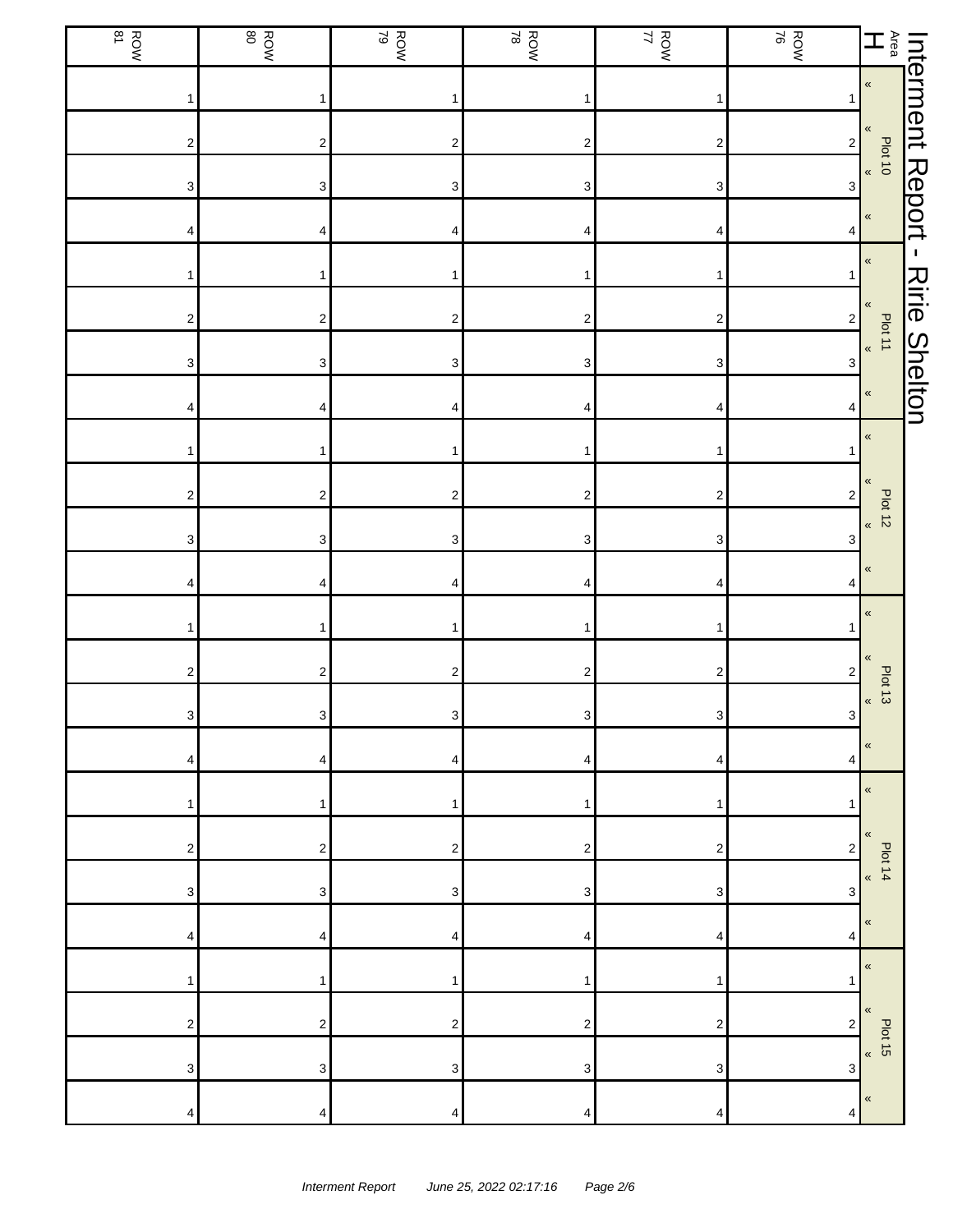| $\mathbb{E} \mathbb{E}$                           |                         | ROW<br>ROW | ROW<br>17                 | ROW<br>ROW              | ROW<br>ROW                | ROW<br>80                 | ROW<br>B <sub>31</sub>  |
|---------------------------------------------------|-------------------------|------------|---------------------------|-------------------------|---------------------------|---------------------------|-------------------------|
| $\pmb{\kappa}$                                    | 1                       |            | 1                         | 1                       | 1                         | $\mathbf{1}$              | 1                       |
| $\pmb{\kappa}$                                    | $\overline{\mathbf{c}}$ |            | $\sqrt{2}$                | $\overline{\mathbf{c}}$ | $\sqrt{2}$                | $\boldsymbol{2}$          | $\overline{\mathbf{c}}$ |
| Plot 16<br>$\pmb{\alpha}$                         | 3                       |            | 3                         | 3                       | 3                         | $\ensuremath{\mathsf{3}}$ | 3                       |
| Interment Report -<br>$\pmb{\kappa}$              | 4                       |            | 4                         | 4                       | 4                         | 4                         | 4                       |
| $\pmb{\kappa}$                                    | 1                       |            | 1                         | 1                       | 1                         | 1                         | 1                       |
| $\pmb{\ll}$                                       | $\sqrt{2}$              |            | $\boldsymbol{2}$          | $\overline{\mathbf{c}}$ | $\sqrt{2}$                | $\boldsymbol{2}$          | $\overline{\mathbf{c}}$ |
| <b>Ririe Shelton</b><br>Plot 17<br>$\pmb{\kappa}$ | $\mathbf 3$             |            | $\mathsf 3$               | 3                       | $\ensuremath{\mathsf{3}}$ | $\ensuremath{\mathsf{3}}$ | 3                       |
| $\pmb{\kappa}$                                    | 4                       |            | 4                         | 4                       | 4                         | 4                         | 4                       |
| $\pmb{\kappa}$                                    | 1                       |            | $\mathbf{1}$              | 1                       | $\mathbf{1}$              | $\mathbf{1}$              | 1                       |
| «                                                 | 2                       |            | $\sqrt{2}$                | $\overline{\mathbf{c}}$ | $\sqrt{2}$                | $\boldsymbol{2}$          | $\overline{\mathbf{c}}$ |
| <b>Plot 18</b><br>$\pmb{\kappa}$                  | 3                       |            | $\ensuremath{\mathsf{3}}$ | 3                       | $\ensuremath{\mathsf{3}}$ | $\ensuremath{\mathsf{3}}$ | 3                       |
| $\pmb{\mathcal{R}}$                               | 4                       |            | 4                         | $\overline{\mathbf{4}}$ | 4                         | 4                         | 4                       |
| $\pmb{\kappa}$                                    |                         |            |                           |                         |                           |                           |                         |
| $\pmb{\mathcal{R}}$                               |                         |            |                           |                         |                           |                           |                         |
| Plot 19<br>$\pmb{\alpha}$                         |                         |            |                           |                         |                           |                           |                         |
| $\pmb{\kappa}$                                    |                         |            |                           |                         |                           |                           |                         |
| $\pmb{\kappa}$                                    |                         |            |                           |                         |                           |                           |                         |

Plot 20 «

«

«

«

«

«

Plot 21 «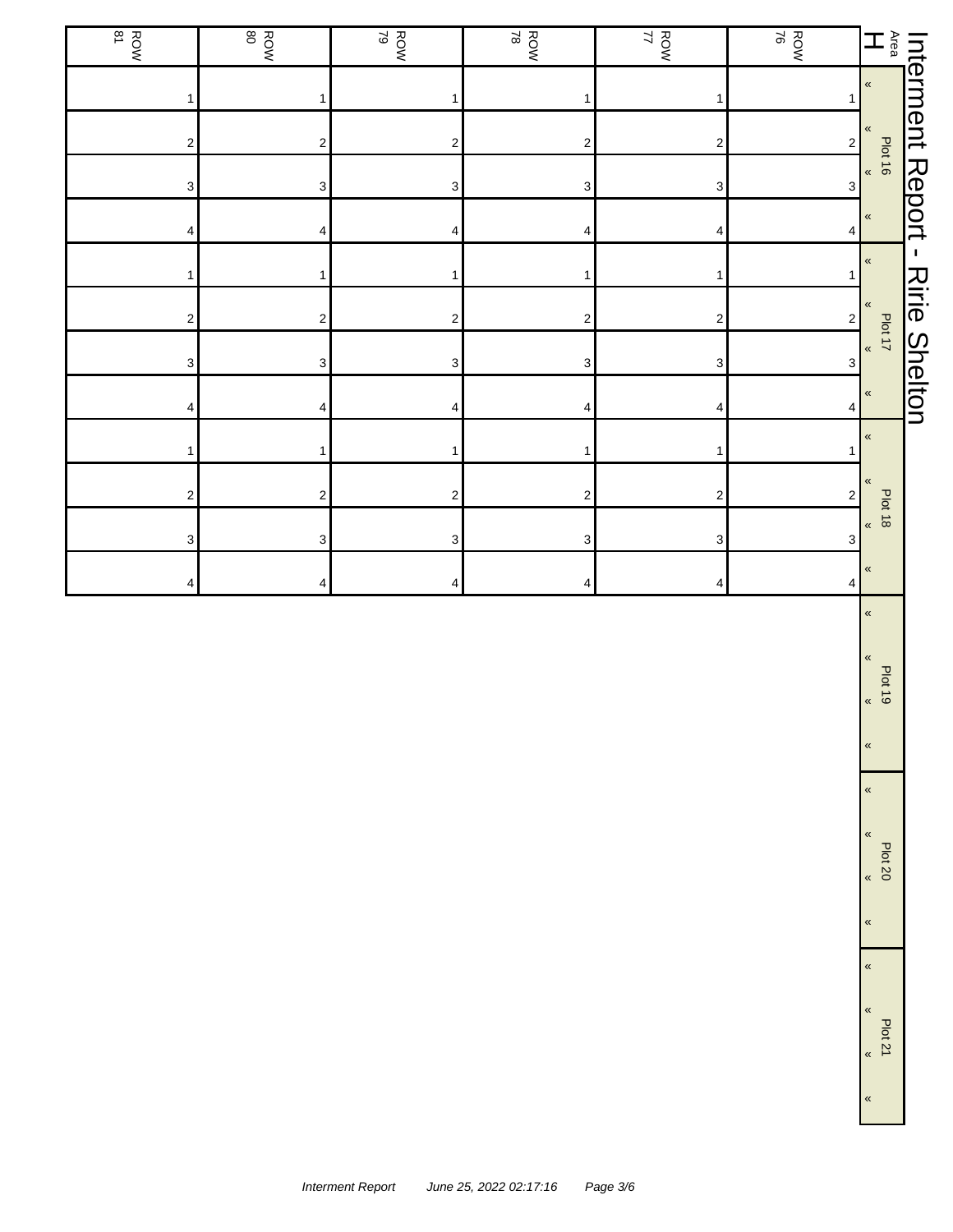| ਮ੦ਅ | ROW | ROW<br>BOW | ROW<br>84                 | $\begin{array}{c}\n\hline\n\text{Row} \\ \text{83}\n\end{array}$ | $\begin{array}{c}\n\hline\n\text{Row} \\ \text{82}\n\end{array}$ |                                |  |
|-----|-----|------------|---------------------------|------------------------------------------------------------------|------------------------------------------------------------------|--------------------------------|--|
|     |     |            | 1                         | 1                                                                | 1                                                                |                                |  |
|     |     |            | $\boldsymbol{2}$          | $\overline{\mathbf{c}}$                                          | $\overline{\mathbf{c}}$                                          |                                |  |
|     |     |            | $\ensuremath{\mathsf{3}}$ | 3                                                                | $\ensuremath{\mathsf{3}}$                                        |                                |  |
|     |     |            | 4                         | 4                                                                | 4                                                                |                                |  |
|     |     |            | $\mathbf{1}$              | 1                                                                | $\mathbf{1}$                                                     |                                |  |
|     |     |            | $\mathbf 2$               | $\boldsymbol{2}$                                                 | $\sqrt{2}$                                                       |                                |  |
|     |     |            | $\ensuremath{\mathsf{3}}$ | 3                                                                | $\ensuremath{\mathsf{3}}$                                        |                                |  |
|     |     |            | 4                         | 4                                                                | 4                                                                |                                |  |
|     |     |            | $\mathbf{1}$              | 1                                                                | 1                                                                | $\pmb{\kappa}$                 |  |
|     |     |            | $\mathbf 2$               | $\boldsymbol{2}$                                                 | $\sqrt{2}$                                                       | $\pmb{\mathfrak{C}}$<br>Plot 6 |  |
|     |     |            | $\mathsf 3$               | $\ensuremath{\mathsf{3}}$                                        | $\ensuremath{\mathsf{3}}$                                        | $\pmb{\kappa}$                 |  |
|     |     |            | 4                         | 4                                                                | 4                                                                | $\pmb{\kappa}$                 |  |
|     |     |            | $\mathbf{1}$              | 1                                                                | 1                                                                | $\pmb{\langle} \pmb{\langle}$  |  |
|     |     |            | $\sqrt{2}$                | $\overline{\mathbf{c}}$                                          | $\sqrt{2}$                                                       | «<br>Plot 7                    |  |
|     |     |            | $\mathbf{3}$              | $\mathbf{3}$                                                     | $\mathbf{3}$                                                     | $\pmb{\kappa}$                 |  |
|     |     |            | 4                         | 4                                                                | 4                                                                | «                              |  |
|     |     |            | 1                         | 1                                                                | 1                                                                | $\pmb{\kappa}$                 |  |
|     |     |            | $\overline{\mathbf{c}}$   | $\boldsymbol{2}$                                                 | $\overline{\mathbf{c}}$                                          | $\pmb{\kappa}$<br>Plot 8       |  |
|     |     |            | 3                         | 3                                                                | 3                                                                | $\pmb{\mathfrak{C}}$           |  |
|     |     |            | 4                         | 4                                                                | 4                                                                | «                              |  |
|     |     |            | 1                         | 1                                                                | 1                                                                | «                              |  |
|     |     |            | $\overline{\mathbf{c}}$   | $\boldsymbol{2}$                                                 | $\overline{\mathbf{c}}$                                          | $\pmb{\kappa}$<br>Plot 9       |  |
|     |     |            | 3                         | 3                                                                | 3                                                                | $\pmb{\mathfrak{C}}$           |  |
|     |     |            | 4                         | 4                                                                | 4                                                                | $\pmb{\langle} \pmb{\langle}$  |  |

 $\frac{28}{3}$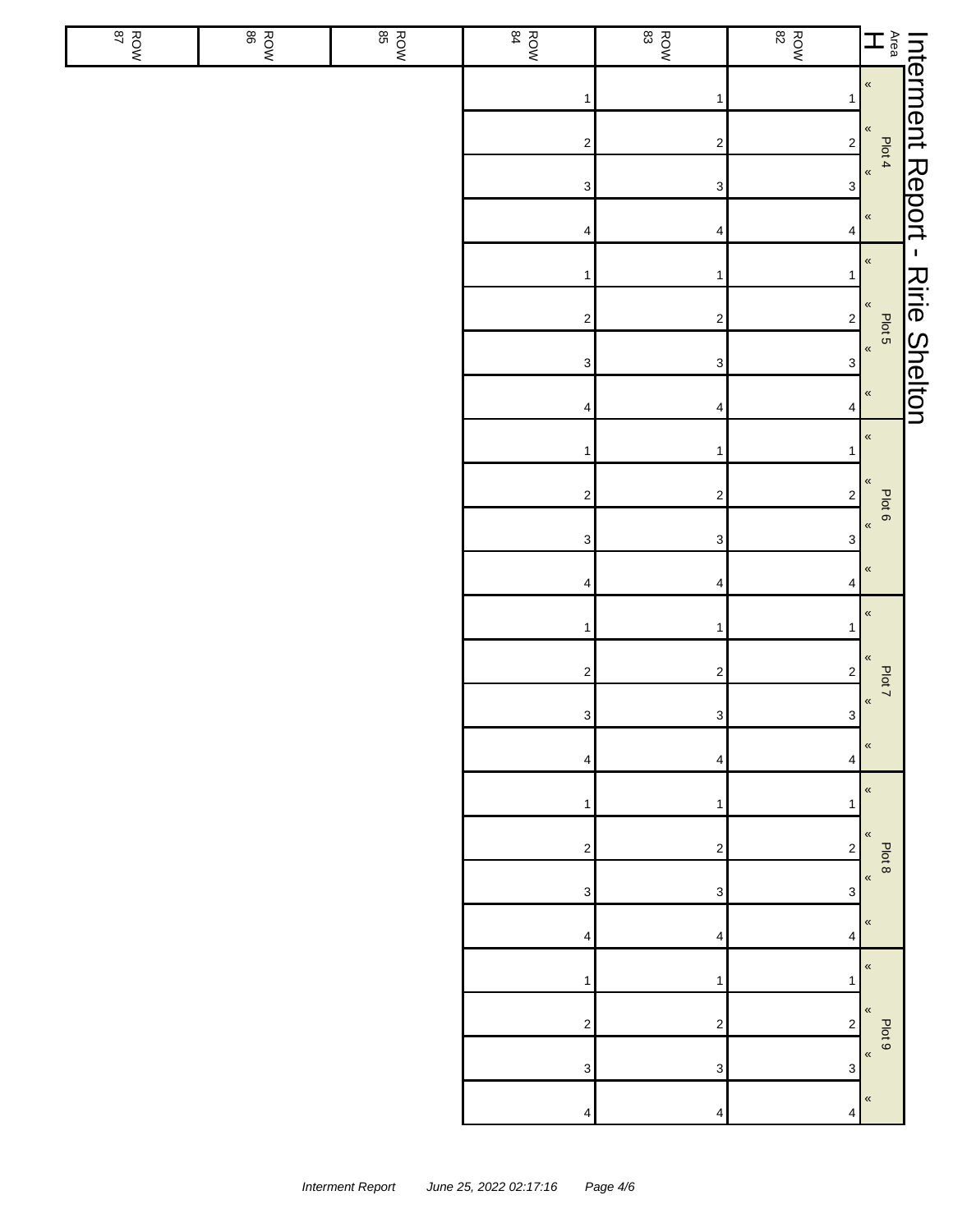| <b>ROW</b> | <b>ROW</b> | $\begin{array}{c}\n\hline\n\text{Row} \\ \text{BS}\n\end{array}$ | ROW<br>84                 | $\frac{ROM}{83}$        | <b>ROW</b>                |                                                                                                                                                                                                                                  |  |
|------------|------------|------------------------------------------------------------------|---------------------------|-------------------------|---------------------------|----------------------------------------------------------------------------------------------------------------------------------------------------------------------------------------------------------------------------------|--|
|            |            |                                                                  | $\mathbf{1}$              | 1                       | 1                         |                                                                                                                                                                                                                                  |  |
|            |            |                                                                  | $\overline{\mathbf{c}}$   | $\overline{\mathbf{c}}$ | $\overline{\mathbf{c}}$   |                                                                                                                                                                                                                                  |  |
|            |            |                                                                  | $\ensuremath{\mathsf{3}}$ | 3                       | $\ensuremath{\mathsf{3}}$ | Interment Report - Ririe Shelton<br>Hearthless Plants - Plants - Plants - Plants - Plants - Plants - Plants - Plants - Plants - Plants - Plants - Plants - Plants - Plants - Plants - Plants - Plants - Plants - Plants - Plants |  |
|            |            |                                                                  | 4                         | 4                       | 4                         |                                                                                                                                                                                                                                  |  |
|            |            |                                                                  | $\mathbf{1}$              | $\mathbf{1}$            | 1                         |                                                                                                                                                                                                                                  |  |
|            |            |                                                                  | $\sqrt{2}$                | $\overline{\mathbf{c}}$ | $\sqrt{2}$                |                                                                                                                                                                                                                                  |  |
|            |            |                                                                  | $\ensuremath{\mathsf{3}}$ | 3                       | $\ensuremath{\mathsf{3}}$ |                                                                                                                                                                                                                                  |  |
|            |            |                                                                  | 4                         | 4                       | 4                         |                                                                                                                                                                                                                                  |  |
|            |            |                                                                  | 1                         | 1                       | 1                         | $\pmb{\kappa}$                                                                                                                                                                                                                   |  |
|            |            |                                                                  | $\mathbf 2$               | $\overline{\mathbf{c}}$ | $\mathbf 2$               | $\pmb{\ll}$                                                                                                                                                                                                                      |  |
|            |            |                                                                  | $\ensuremath{\mathsf{3}}$ | 3                       | 3                         | Plot 12<br>$\pmb{\kappa}$                                                                                                                                                                                                        |  |
|            |            |                                                                  | $\overline{4}$            | 4                       | 4                         | $\pmb{\kappa}$                                                                                                                                                                                                                   |  |
|            |            |                                                                  | $\mathbf{1}$              | 1                       |                           | $\pmb{\mathfrak{C}}$                                                                                                                                                                                                             |  |
|            |            |                                                                  | $\boldsymbol{2}$          | $\overline{\mathbf{c}}$ | $\overline{\mathbf{c}}$   | «                                                                                                                                                                                                                                |  |
|            |            |                                                                  | $\mathbf{3}$              | $\mathbf{3}$            | $\mathbf{3}$              | Plot 13<br>$\pmb{\kappa}$                                                                                                                                                                                                        |  |
|            |            |                                                                  | 4                         | 4                       | 4                         | $\pmb{\ll}$                                                                                                                                                                                                                      |  |
|            |            |                                                                  | 1                         | 1                       | 1                         | $\pmb{\kappa}$                                                                                                                                                                                                                   |  |
|            |            |                                                                  | $\boldsymbol{2}$          | 2                       | $\overline{\mathbf{c}}$   | «<br>Plot 14                                                                                                                                                                                                                     |  |
|            |            |                                                                  | 3                         | 3                       | 3                         | $\pmb{\ll}$                                                                                                                                                                                                                      |  |
|            |            |                                                                  | 4                         | 4                       | 4                         | $\pmb{\ll}$                                                                                                                                                                                                                      |  |
|            |            |                                                                  | 1                         | 1                       | 1                         | $\pmb{\ll}$                                                                                                                                                                                                                      |  |
|            |            |                                                                  | $\boldsymbol{2}$          | 2                       | 2                         | $\pmb{\ll}$<br>$\frac{1}{2}$<br>$\frac{1}{2}$                                                                                                                                                                                    |  |
|            |            |                                                                  | 3                         | 3                       | 3                         |                                                                                                                                                                                                                                  |  |
|            |            |                                                                  | 4                         | 4                       | 4                         | $\pmb{\ll}$                                                                                                                                                                                                                      |  |